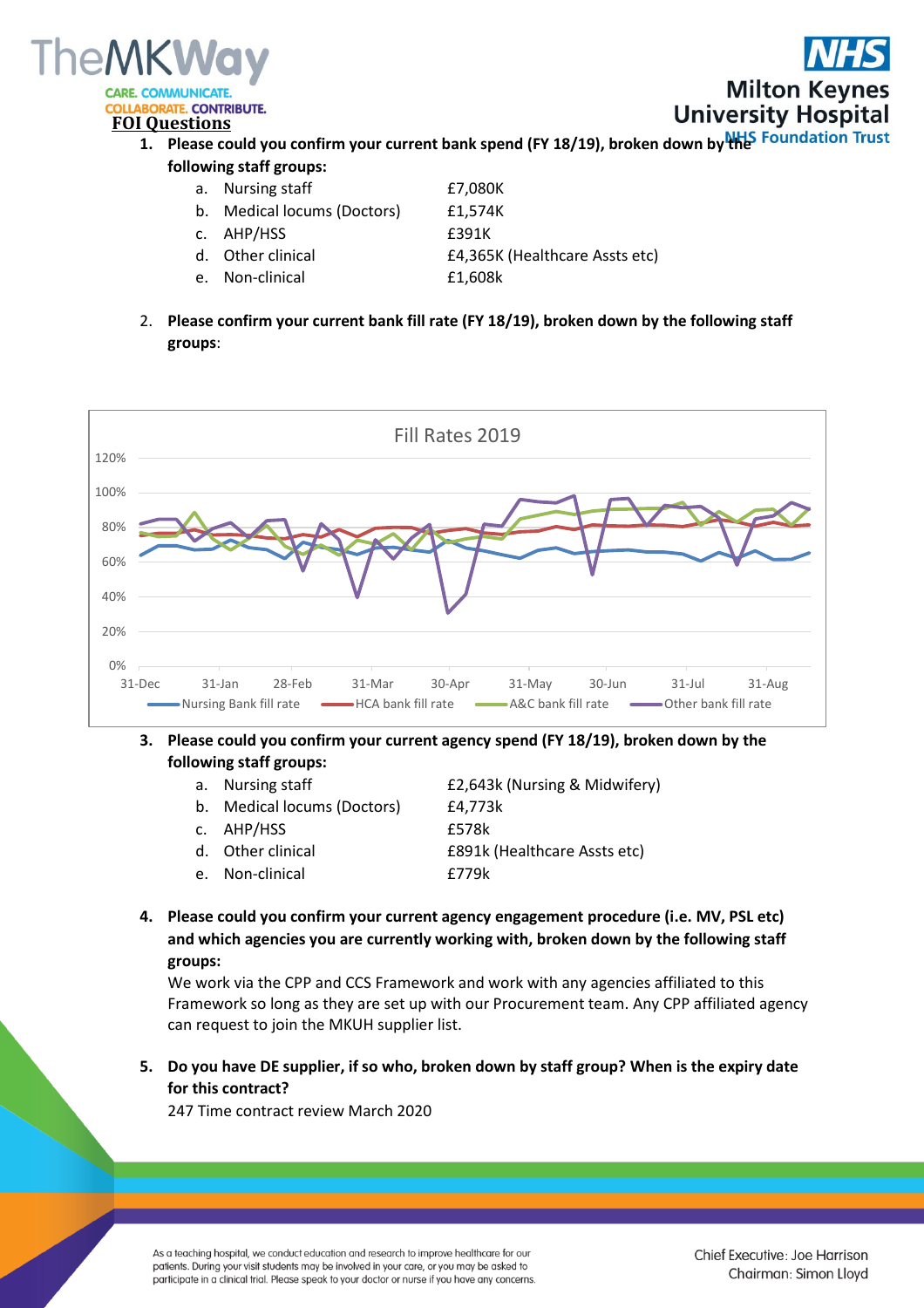



**6. Do you have an MV supplier, if so who, broken down by staff group? When is the expiry date for this contract?**

We no not have a Master Vendor

- **7. Do you have an external Bank supplier, if so who, broken down by staff group? When is the expiry date for this contract?**  No
- **8. Please could you confirm what your agency spend is for permanent staff in the past 24 months, broken down by the following staff groups. How much of this is international recruitment?**

No international recruitment campaigns have been used in the last 12 months. Assumed this means all agency spend in the last 24 months – Oct'17 - Sept' 19

- a. Nursing staff **E5,681k**
- b. Medical locums (Doctors) £8,977k
- c. AHP/HSS £2,030K

- d. Other clinical **E1,400k** (Healthcare Assts etc)
- e. Non-clinical £828K
	-
- **9. How many permanent vacancies do you have as per the below table. Do you have a current supplier for these roles?**

|                         | A&E              | Surgery          | Medicine       | Paediatrics      | <b>T&amp;O</b> | Radiology        | Cardiology       | General<br>Practice | Anaesthetics     |
|-------------------------|------------------|------------------|----------------|------------------|----------------|------------------|------------------|---------------------|------------------|
| FY1                     | $\mathbf{0}$     | $\boldsymbol{0}$ | $\overline{0}$ | $\boldsymbol{0}$ | $\mathbf{0}$   | $\mathbf{0}$     | $\boldsymbol{0}$ | $\overline{0}$      | $\boldsymbol{0}$ |
| FY <sub>2</sub>         | $\mathbf{0}$     | $\mathbf{0}$     | $\mathbf{1}$   | $\overline{0}$   | $\mathbf{0}$   | $\mathbf{0}$     | $\mathbf{0}$     | $\theta$            | $\mathbf{0}$     |
| SP 1&2                  | $\mathbf{1}$     | $\boldsymbol{0}$ | $\mathbf{0}$   | $\mathbf{0}$     | $\mathbf{0}$   | $\boldsymbol{0}$ | $\mathbf{0}$     | $\theta$            | $\mathbf{0}$     |
| SP 3&4                  | $\mathbf{1}$     | $\mathbf{0}$     | $\overline{2}$ | $\boldsymbol{0}$ | $\overline{0}$ | $\boldsymbol{0}$ | $\boldsymbol{0}$ | $\mathbf{0}$        | $\mathbf{1}$     |
| Speciality<br>Doctor    | $\mathbf{1}$     | $\boldsymbol{0}$ | 3              | $\mathbf{1}$     | 9              | $\boldsymbol{0}$ | $\mathbf{1}$     | $\theta$            | 3                |
| Associate<br>Specialist | $\boldsymbol{0}$ | $\mathbf{0}$     | $\mathbf{0}$   | $\boldsymbol{0}$ | $\mathbf{0}$   | $\boldsymbol{0}$ | $\boldsymbol{0}$ | $\mathbf{0}$        | $\bf{0}$         |
| Consultant              | $\mathbf{1}$     | $\overline{2}$   | 2              | $\boldsymbol{0}$ | $\mathbf{0}$   | $\mathbf{0}$     | $\boldsymbol{0}$ | $\mathbf{0}$        | $\boldsymbol{0}$ |

As a teaching hospital, we conduct education and research to improve healthcare for our patients. During your visit students may be involved in your care, or you may be asked to participate in a clinical trial. Please speak to your doctor or nurse if you have any concerns.